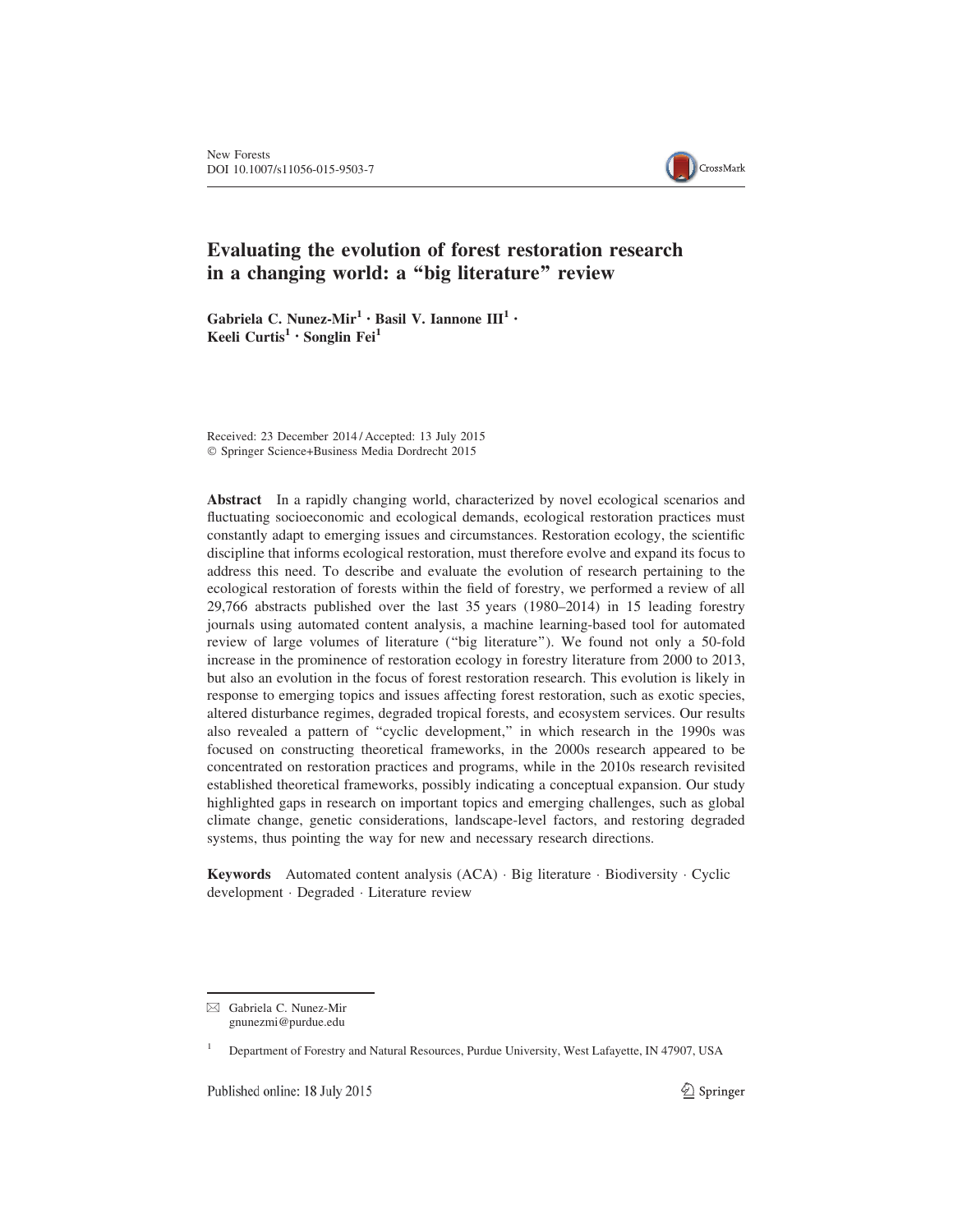# Introduction

Forests worldwide have been subjected to a widespread range of human-induced challenges. Outbreaks of pests and diseases, chronic low-level pollution, conversions to other land uses, changes in land cover and/or disturbance regimes, among others have led to various levels of forest ecosystem degradation (Stanturf and Madsen 2010). Consequently, degraded forests display reduced productivity and functionality, as well as reduced delivery of ecosystem services (Fearnside 2005; Foley et al. 2007; Lamb et al. 2005; Wenhua 2004).

While human influences are at the root of most forest degradation, humans have simultaneous, yet indirectly, been able to stimulate the recovery of some degraded forests via shifting socioeconomic practices and perspectives. Within the last 200 years, major events worldwide, such as wars, plagues, population movement and fluctuations, along with a shift in energy sources from biomass to fossil fuels in developed nations, have led to agricultural abandonment and subsequent reversion to forests (Stanturf and Madsen 2010). In the early to mid-twentieth century, the threat of timber scarcity and stability of forestdependent human systems in the United States bolstered interest in the recovery of productivity in degraded areas (MacCleery 2008; Stanturf and Madsen 2010; Wiersum 1995). At the same time, the growing environmental awareness and emerging non-timber forest values (e.g., biodiversity, climate regulation, recreation) of the 1960s, highlighted the importance of maintaining the multiple and dynamic aspects that shape forests (MacCleery 2008; Wiersum 1995).

However, once an ecosystem has passed a certain threshold of degradation, its selfrecovery becomes increasingly challenged (Lamb et al. 2005), raising the need for active intervention in returning the system to its former state of functionality (DellaSala et al. 2003). One of the major approaches to achieve this goal is ecological restoration—the deliberate anthropogenic initiation or acceleration of the recovery of an ecosystem's health, integrity and sustainability (SER 2004). Successful forest restorations are an interdisciplinary endeavor that address ecological, economic, and social needs, while emphasizing the enhancement of ecological integrity through the recovery of natural processes and ecosystem resiliency (DellaSala et al. 2003). Although both fiscally and logistically demanding, forest restoration has revealed numerous benefits extending well beyond that of timber production, including enhancing biodiversity (Caravaca et al. 2003; Dosskey et al. 2012; Parrotta and Knowles 1999), aiding in the recovery of fish and wildlife populations (Dalgleish and Swihart 2012; Kalies et al. 2010), a return of hindered natural disturbance regimes (Fulé et al. 2012), and the recovery of ecosystem services (Benayas et al. 2009).

Although ecological restorations have a long history, as exemplified by Aldo Leopold's re-creation of historic systems in the 1930 and other restoration efforts, about 35 years have passed since the emergence of restoration ecology as a scientific discipline (Galatowitsch 2012; van Andel and Aronson 2012). In this time, restoration ecology has been evolving, for instance, by shifting its focus from timber-based research to the regeneration of extremely degraded environments in the case of forest restorations (Oliet and Jacobs 2012). Similarly, the scope of forestry science has been expanding since the mid-twentieth century (Wiersum 1995), integrating the knowledge and perspectives of multiple new fields, including restoration ecology. Changing demands at the social (e.g., public concern for ecological sustainability), economic (e.g., cost-effectiveness of forest restoration and management) and ecological (e.g., emerging need to broaden the pool of species for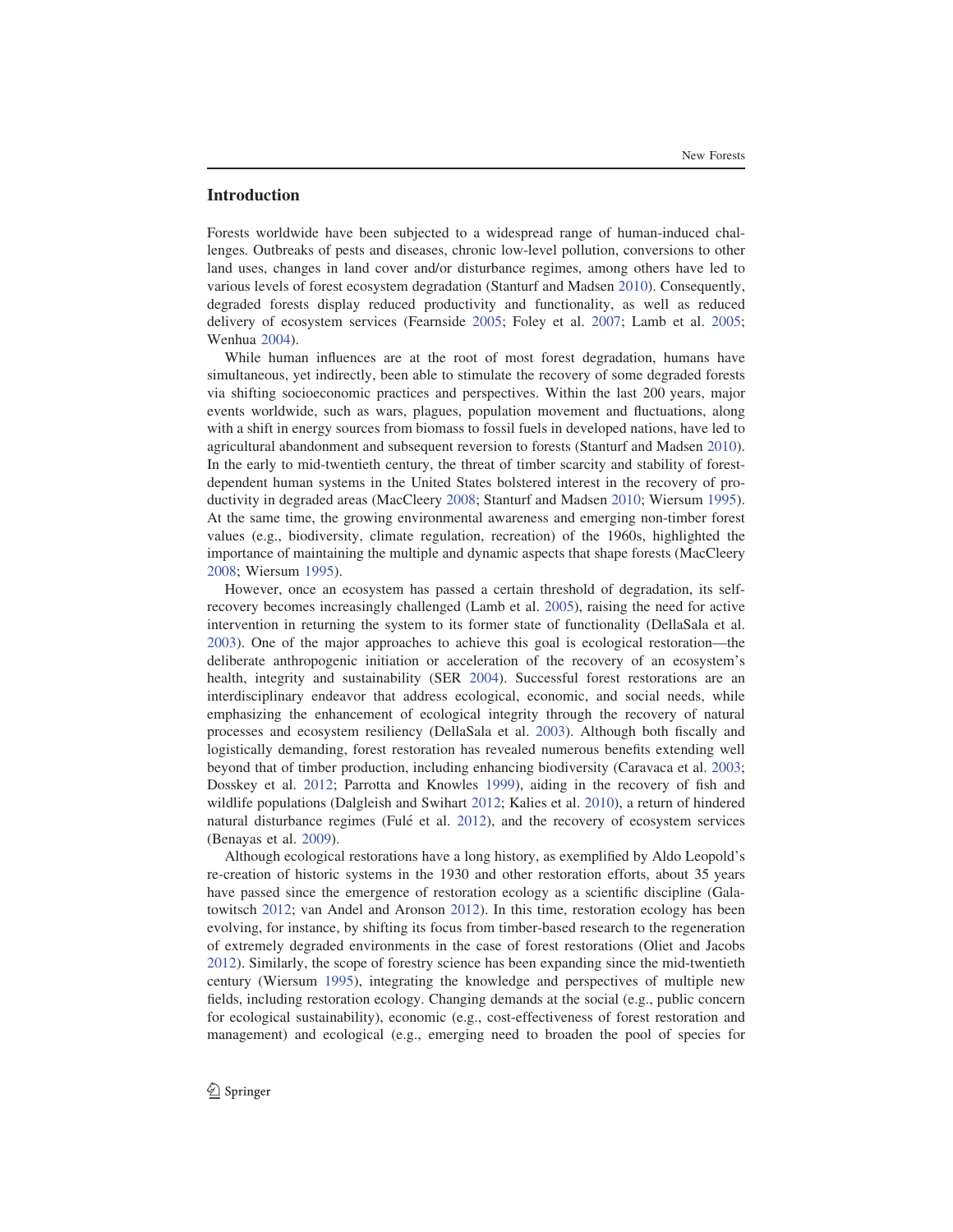#### New Forests

restoration) level (DellaSala et al. 2003; Menz et al. 2013; Millar et al. 2007; Oliet and Jacobs 2012), along with emerging challenges presented by accelerated global change and increasingly unpredictable extreme climatic events (Harris et al. 2006; Hobbs and Cramer 2008; Jalili et al. 2010; Stanturf et al. 2014; Vitousek et al. 1997), require the simultaneous and reciprocate evolution of these scientific disciplines. The importance of reconsidering the theoretical and practical underpinnings of restoration through the prism of rapid environmental changes becomes increasingly evident as ecosystems are altered, novel ecosystems are formed, and the likelihood of returning to past states becomes increasingly unlikely (Hobbs and Cramer 2008).

For these reasons, the time is ideal to assess the evolution of restoration ecology within the field of forest science, and evaluate whether the discipline has adapted to these current and emerging issues/challenges in forest restoration. Here, we pursue this by synthesizing and reviewing the literature published over the past 35 years (1980–2014). We use automated content analysis (ACA), a novel and effective, machine learning-based tool for the automated review of literature. ACA is able to perform reviews comparable to the manual review process, but at substantially faster rates, allowing the unique opportunity to review mass amounts of literature or ''big literature'' (Grech et al. 2002; Penn-Edwards 2010; Smith and Humphreys 2006). We chose to use this technique since, unlike simple word counts, it determines if a given concept is present in a body of text through the detection of inter-related words known to reflect that concept. The use of concepts rather than single words further allows ACA to incorporate other semantic and linguistic complexities, such as synonyms and sentence construction (Roberts 2000).

The objectives of this review were: (1) to assess the importance of the concept of restoration ecology in forestry research, (2) to identify the major concepts associated with forest restoration, and (3) to explore the progression of these concepts over time. Ultimately, we intend to explore and describe the evolution of restoration ecology in forest science in order to assess if the discipline and practice of forest restoration has been progressing in a direction that responds to current social and ecological demands in a changing world.

Table 1 The 15 forestry journals and the number of abstracts used from each in our analyses

 $N = 29,766$  published abstracts These journals had both broadly defined scopes, helping to ensure limited bias in our results, and impact factors ranking within the top 30 forestry science journals for 2013

| Journal title                           | No. of abstracts |
|-----------------------------------------|------------------|
| Forest Ecology and Management           | 10,364           |
| <b>Applied Vegetation Science</b>       | 691              |
| European Journal of Forest Research     | 824              |
| Forestry                                | 1166             |
| New Forests                             | 1165             |
| Annals of Forest Science                | 1421             |
| Canadian Journal of Forest Research     | 6450             |
| Journal of Forestry                     | 1907             |
| Silva Fennica                           | 1070             |
| <b>Forests</b>                          | 213              |
| <b>Forest Science</b>                   | 1842             |
| Scandinavian Journal of Forest Research | 1381             |
| <b>International Forestry Review</b>    | 584              |
| <b>Australian Forestry</b>              | 688              |
|                                         |                  |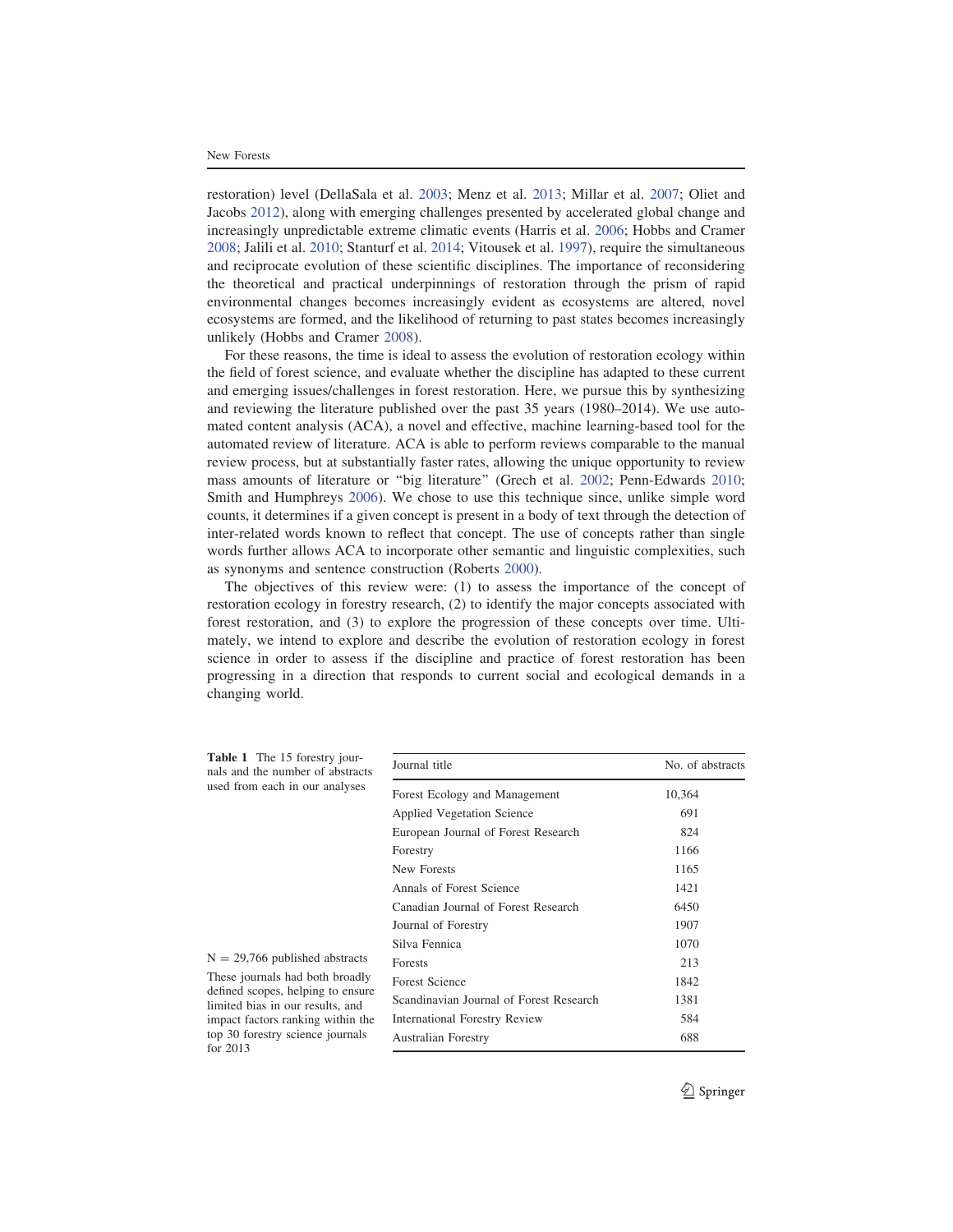# **Methods**

## Literature retrieval

Because our study focused on ecological restoration solely in the context of forestry, we chose to analyze literature published in 15 forestry journals having both the highest impact factors (based on 2013 values) and the broadest self-defined scopes, as these journals are most likely to feature an unbiased representative sample (Table 1). Three specific criteria were used for journal selection: journals (1) were categorized under the forestry section of Thomson Reuters ISI Web of Science, (2) had one of the 30 highest impact factors in the forestry section, and (3) explicitly expressed a broadly scoped focus. With the exception of Applied Vegetation Science, all journals fulfilling these criteria exclusively focused on forest ecosystems. While Applied Vegetation Science publishes on systems other than forests, a preliminary analysis conducted both with and without this journal showed very similar results. Including journals other than the ones selected for this study would have introduced unwanted bias, as many other journals focus only on more targeted aspects of forest science (e.g. Forest Pathology, Tree Physiology). In June of 2014, we used the online database Scopus to obtain all abstracts published in these journals ( $N = 29,766$ ), downloaded separately by decade, starting in 1980, and then analyzed the text in these abstracts using ACA as described below.

### Automated content analysis (ACA)

ACA is an innovative content analysis technique for the synthesis of large volumes of literature, in which a body of text is processed by text-parsing software and classified at a high resolution (i.e. text segments of 2-3 lines) into categories named *concepts* (Smith and Humphreys 2006). These concepts are groups of words that are highly correlated in the body of text and serve as predictive classifiers for a common theme or idea (Alexa and Zuell 2000; Krippendorff 2012; Smith and Humphreys 2006). Again, ACA differs from simple word counts, because it identifies the presence of concepts, rather than individual words. Not only is ACA able to identify predominant concepts and the associations among them, but is also able to measure the frequency of these concepts and the strength of their associations. We performed our ACA using Leximancer (Smith 2003).

To assess the importance of restoration over time, we first used ACA to identify the proportion of the literature analyzed for each decade classified under the concept of restoration ecology (ACA concepts are italicized to distinguish from ordinary words). The concept of restoration ecology was defined using the following terms as seeds (restoration, restorations, restore, restores, restoring). The ACA machine learning process uses these seeds to compile the group of highly related words in the literature, including synonyms and adjectives that constitutes a concept's thesaurus. The words in the thesaurus are considered to define the concept, and their presence in a given text segment are therefore used as evidence of the concept's presence in that text segment. Once a concept is detected in a text segment, the text segment is classified under said concept. For more information on Leximancer and the ACA process see Smith and Humphreys (2006). In addition, we implemented an iterative validation process in which the seeds used to identify the concept of restoration ecology were adjusted until 100 % of text segments selected in a random sample were correctly classified. Because  $\langle 0.05 \%$  of the literature analyzed for 1980–1989 contained the concept of restoration ecology (i.e. five text segments out of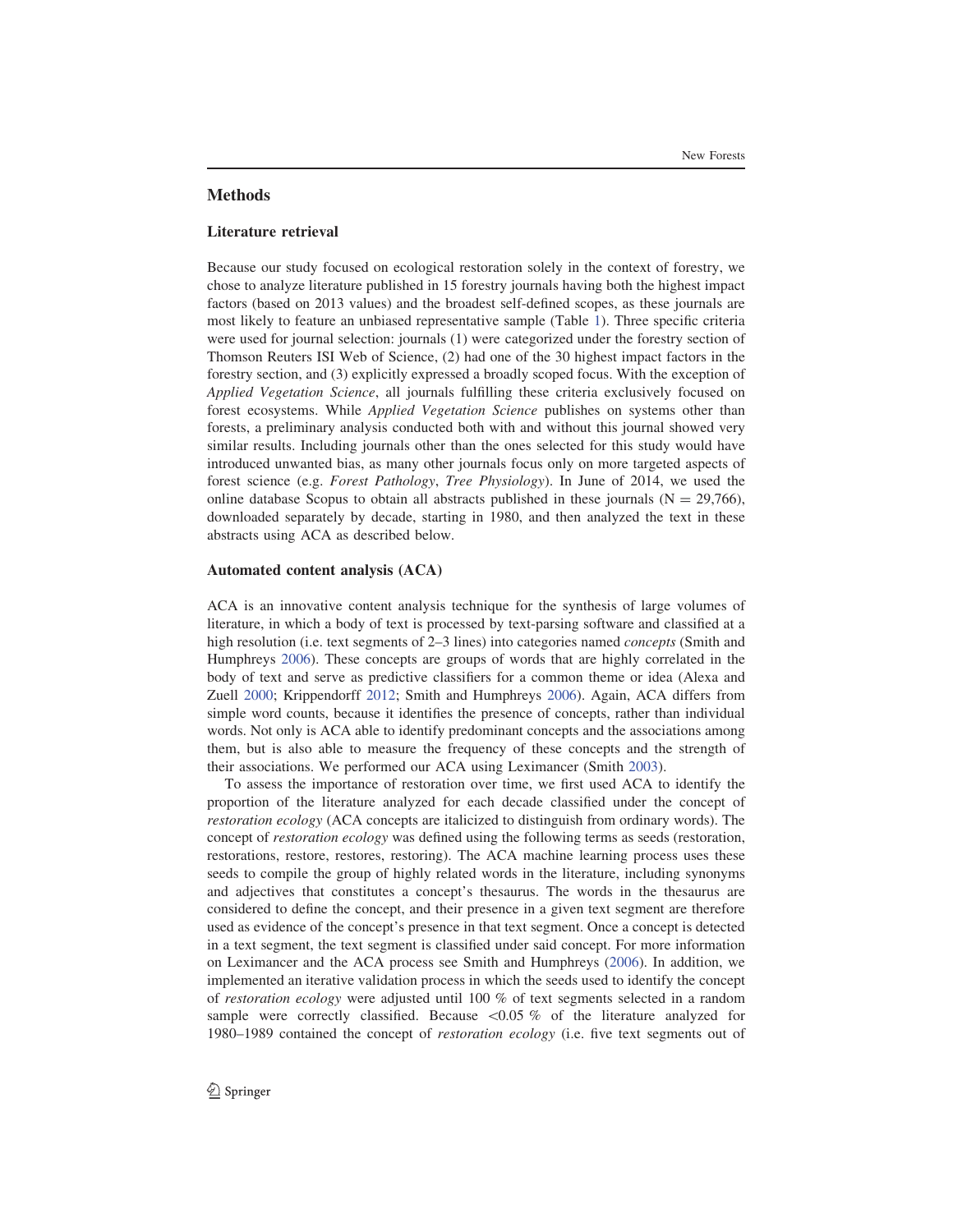New Forests

11,566), we determined the amount insufficient to make meaningful inferences, and therefore eliminated this decade's literature from remaining analyses.

To determine the focus of restoration research in the forestry science literature and to assess the evolution of this focus, we identified the top 30 concepts having the strongest relationship with *restoration ecology* in each decade. These prominent concepts were obtained through a profiled ACA. In a profiled ACA, the system identifies concepts that are related to a concept of interest, in this case restoration ecology, by identifying concepts that co-occur frequently with the concept of interest (Smith and Humphreys 2006).

The prominent concepts identified through the profiled analysis were then ranked by the strength of their association to *restoration ecology* (i.e. the percentage of text segments that were classified under both the particular concept and restoration ecology). The percent change from one decade to the next in association strength and frequency (i.e. the number of text segments classified under that concept) of these concepts was calculated in order to assess temporal trends. In our study, we define a concept as experiencing an increase or decrease from the previous decade if its frequency or association strength exhibits a 10 % or greater change. Additionally, we produced a concept map from all surveyed abstracts. Concept maps are a visual depiction of the inter-relatedness found among predominant concepts determined to be present in the surveyed literature. These relationships are depicted by the spatial relation among the concepts in the map, with concepts having the strongest associations being linked to one another with a solid line. The purpose of our concept map was to compare the bodies of literature for each decade in the context of the entire body of literature, and to obtain a better understanding of the relationships among the top concepts associated to forest restoration, as well as their association to each decade.

# Results and discussion

## Restoration ecology in forestry research (objective 1)

We observed a steady, upward trajectory in the percentage of forestry literature associated with *restoration ecology* over the 35-year period of our investigation. The percentage of literature investigating forestry research increased over 12-fold from 1980 to 1989  $(0.04\%)$  to the next decade  $(0.5\%)$ . This percentage then increased further, reaching 2.02 % by 2010–2014 (i.e. 50 times the percentage for 1980–1989).

Although the actual percentage of the analyzed literature classified under the concept restoration ecology is small, when this percentage is considered in the broader context of forestry science, it is relatively much bigger. Forestry is a diverse discipline, integrating a wide variety of fields (e.g., silviculture, fire ecology, tree physiology, economics, to name a few) aimed at better understanding both the basic and applied aspects of forest ecosystems. A previous review of the forestry literature revealed that compared to other areas of study integrated into forestry, restoration ecology occupies a leading role as one of the top 15 most frequently studied fields (Nunez-Mir et al., unpublished data).

The growth of restoration ecology in forestry literature is a likely indication of increasing recognition and integration of this scientific discipline into the field of forestry. This trend is evident beyond forestry science, as demonstrated by a growing presence of restoration research in top-tier, wide-readership ecology journals (Brudvig 2011) and the steadily increasing percentage of publications in ecology comprised by restoration articles (Young et al. 2005). The expansion of restoration ecology in both forest science and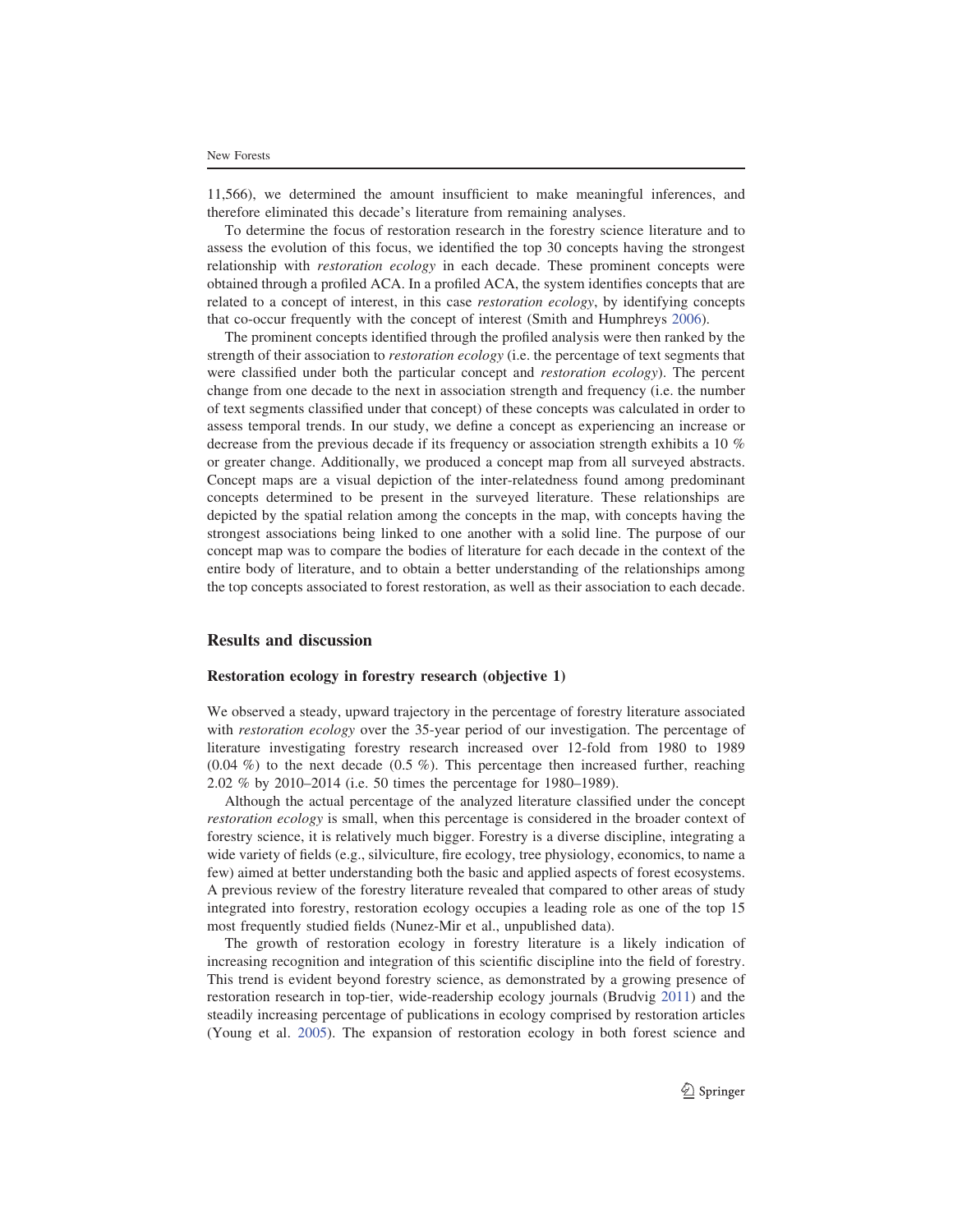general ecology is perhaps not surprising given the utility of restoration research to the broader understanding of ecological systems. After all, the practice of ecological restoration has been proposed as an ''acid test'' of ecological theory and as an ideal setting for hypothesis generation and testing (Bradshaw 1987). Furthermore, the highly manipulative nature of ecological restoration and large-scale experimentation more feasible in restoration sites (Palmer et al. 1997) both allow for unique insights and expanded possibilities for the practical testing of theory.

## Key concepts associated with forest restoration (objective 2)

Our analyses identified seven concepts that were consistently discussed in the context of forest restoration over time (Table 2). These concepts were found to be among the 30 most prominent concepts for all three decades, therefore representing unchanging key themes that are either highly connected to restoration ecology or that have been a considerable point of discussion. For instance, *degraded* was found to be the most prominent concept in the literature every decade, clearly illustrating the central focus of restoration ecology returning or rehabilitating degraded systems to a historically more functional or more desirable state (Davis and Slobodkin 2004). Akin to the concept degraded, biodiversity and conservation, two other consistently discussed concepts, are inherently connected to restoration ecology. After all, the recovery of habitat loss and biodiversity has not only been one of the major goals of ecological restorations since its inception, but ecological restorations are increasingly regarded as a major conservation strategy to limit and reverse biodiversity loss (Bullock et al. 2011; Maron et al. 2012; Oliet and Jacobs 2012). In the same note, *success* [as in how to define and measure restoration success (Wortley et al. 2013)] and prescribed burning [a common restoration strategy (Pyke et al. 2010)] are also topics that have been continually explored in the literature.

# Progression of key concepts over time (objective 3)

Our results revealed that the focus of the restoration literature changes from decade to decade, evidencing the evolution of the field over time. For instance, we found that the frequency and association strength of most concepts changed over time, likely illustrating changes in the perceived importance of these concepts. Six different temporal trends in the frequency of concepts were detected (Table 3). The most common trend was decrease in frequency followed by an increase, indicating a current revisiting (i.e. since 2010) of

| Concept            | Rank      |           |           |
|--------------------|-----------|-----------|-----------|
|                    | 1990-1999 | 2000-2009 | 2010-2014 |
| Degraded           |           |           |           |
| Biodiversity       | 10        | 20        | 24        |
| Ecological         | 12        | 14        | 6         |
| <b>Success</b>     | 13        | 9         | 5         |
| Ecosystems         | 15        | 18        | 15        |
| Conservation       | 16        | 11        | 22        |
| Prescribed burning | 21        | 17        | 11        |
|                    |           |           |           |

 $\mathcal{D}$  Springer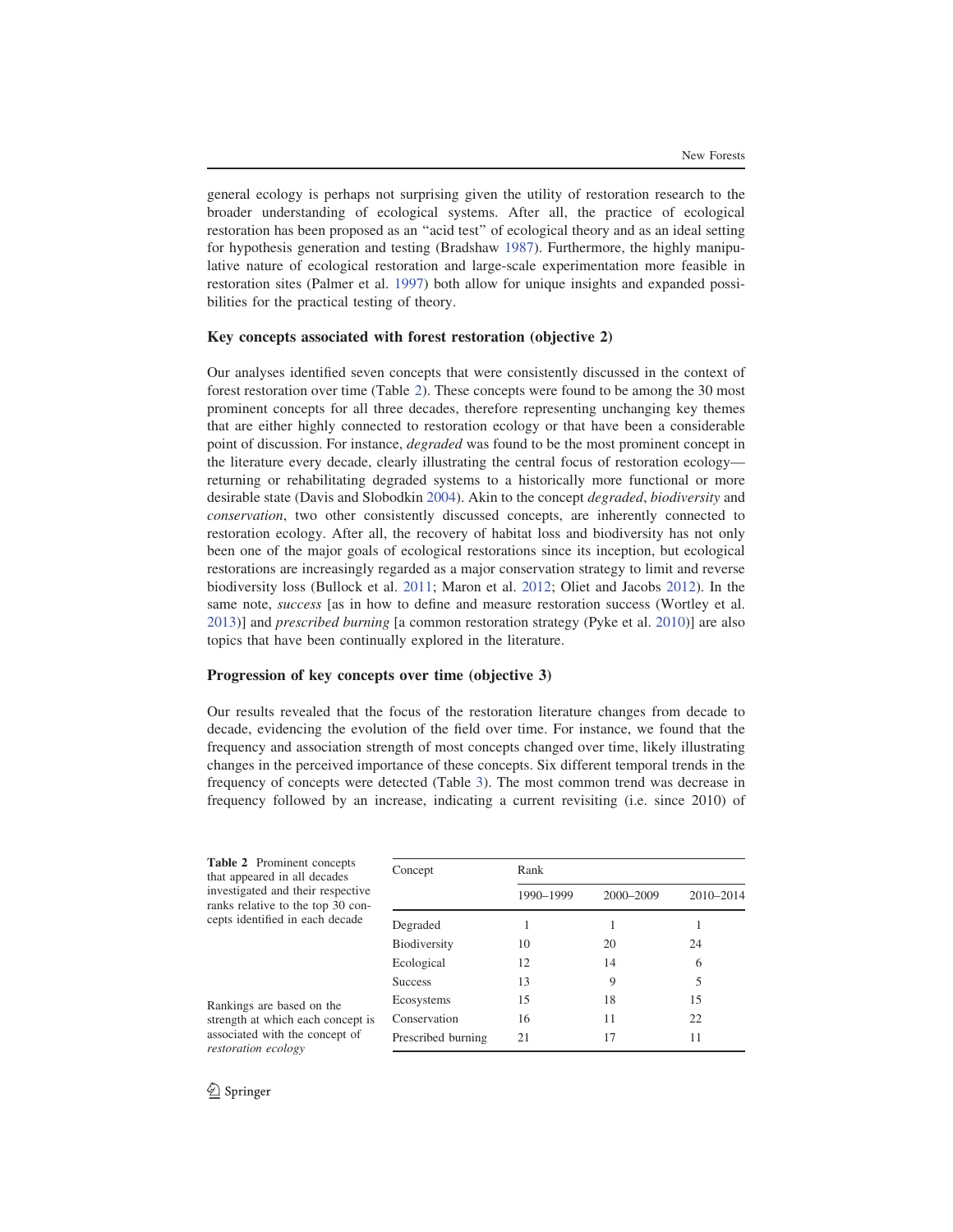#### New Forests

Table 3 Temporal trends (1990s–early 2010s) in frequency of concepts found to be prominent in more than one decade; frequency was defined as the number of text segments classified under that concept

| Temporal trend                   | Concepts                                                                                  |
|----------------------------------|-------------------------------------------------------------------------------------------|
| Decrease followed by increase    | Efforts, ecological, success, biodiversity, prescribed,<br>landscapes, recovery, riparian |
| Steady increase                  | Woodlands, reforestation, native, grasslands, target                                      |
| Increase followed by decrease    | Strategy, burning, historical, seed bank                                                  |
| Steady decrease                  | Lands, abandoned, activities                                                              |
| No change followed by a decrease | Conservation, ponderosa                                                                   |
| Decrease followed by no change   | Degraded, ecosystems                                                                      |

concepts frequently discussed in the 90s. Similarly, we found four different temporal trends with regards to association strength (Table 4). Unlike frequency trends, the majority of concepts displayed a steady increase in the strength of their association to restoration ecology over time, possibly suggesting that as the field of restoration ecology continues to grow within the field of forestry science, these concepts have become more strongly associated to restoration in the literature.

Furthermore, we found that not only are the frequencies and association strengths of concepts changing over time, but so are the prominent concepts themselves. For instance, a considerable proportion of the top concepts for each decade only appeared in that decade (15/30 concepts in the 1990s, 9/30 in the 2000s, and 10/30 in the early 2010s) (Table 5). This pattern not only highlights transitions in the focus of research, but also potentially describes the unique research focus of each decade. This separation among the prominent, yet unique, concepts of each decade was also observed in the concept map of the entire body of literature reviewed (Fig. 1). This concept map clearly separated distinct sets of concepts associated with specific decades (with the exception of programs, which linked to both the 1990s and the early 2010s).

Concept clusters in the concept map that were associated to a particular decade also allowed us to further describe the unique research focus of each decade (Fig. 1). Three such concept clusters occurred in the 2000s. The first cluster (prescribed burning, mechanical, and Ponderosa) appears to refer to the theme of effectiveness of prescribed

| Temporal trend                 | Concepts                                                                                                                |  |
|--------------------------------|-------------------------------------------------------------------------------------------------------------------------|--|
| Steady increase                | Reforestation, native, ecological, success, target, grasslands,<br>woodlands, prescribed, ecosystems, degraded, efforts |  |
| Increase followed by decrease  | Conservation, burning, historical, ponderosa, bank,<br>activities, abandoned, lands                                     |  |
| Decrease followed by increase  | Landscapes, recovery, riparian                                                                                          |  |
| Increase followed by no change | Strategy, biodiversity                                                                                                  |  |

Table 4 Temporal trends (1990s-early 2010s) in the strength of association with *restoration ecology* of concepts found to be prominent in more than one decade; association strength was defined as the percentage of text segments classified under both the given concept and restoration ecology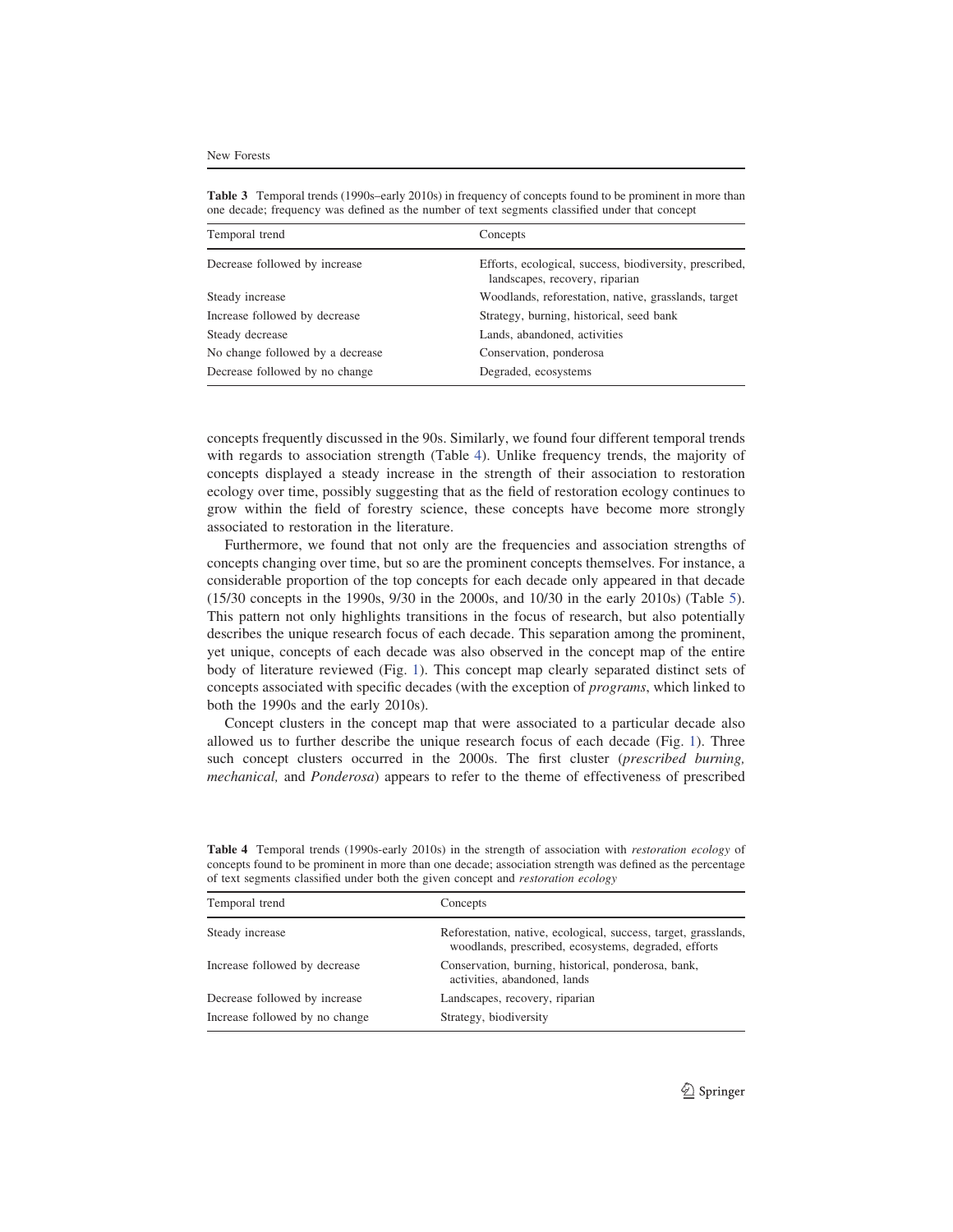New Forests

Table 5 Concepts from the top 30 most prominent concepts that are unique to each surveyed decade

| Concepts are ranked based on           |
|----------------------------------------|
| their frequency and association        |
| strength to <i>restoration</i> ecology |
| relative to the top 30 most            |
| prominent concepts. Concepts           |
| that are italicized appear to be       |
| indicative of the stages of            |
| cyclical development (i.e.             |
| conceptualization in the 1990s,        |
| implementation in the 2000s, and       |
| expansion in the 2010s)                |





Fig. 1 Concept map of the literature displaying the decades analyzed and the prominent concepts related to restoration ecology. The position of each individual concept or decade on the map represents its relationship to other concepts or decades mapped. Dot size indicates the number of text segments in a concept or decade. Solid lines indicate the strongest direct associations for each concept or decade. Blue circles highlight the concepts with strongest direct associations (i.e. connected by solid lines) to a decade. (Color figure online)

<sup>2</sup> Springer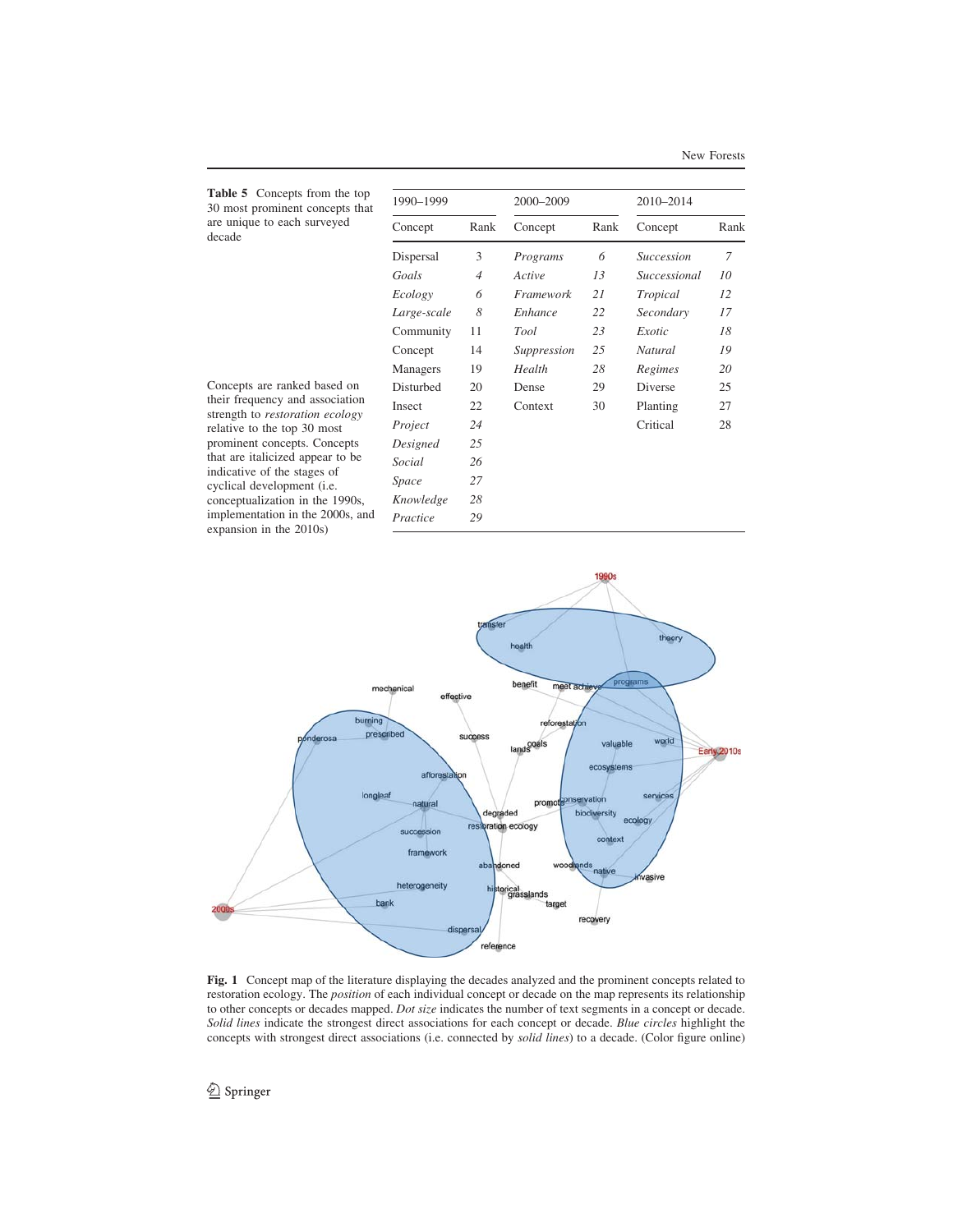burning as a restoration tool, although specifically in the context of Ponderosa pine forests. The second cluster for the 2000s (natural framework, afforestation, succession, success, and longleaf) seems to represent numerous afforestation efforts and the restoration of longleaf pine in southeastern United States. The third cluster (heterogeneity, seed bank, and dispersal) could pertain to important sources of, and barriers to, seed recruitment and dispersal limitation.

A few clusters were also discernible for the early 2010s. These clusters seemed to show both an increased interest in key, fundamental concepts and conceptual expansion. The first cluster (native, recovery, woodlands, and invasive) likely refers to the rise of studies exploring the role of biological invasions in the dynamics of ecological restorations. The second cluster (*conservation*, *biodiversity* and *promote*) likely denotes the recognition of ecological restoration as a necessary activity in addressing and reversing biodiversity loss. The third cluster (valuable and ecosystem services) possibly refers to the rising interest in the enhancement of valuable ecosystem services through ecological restorations. Although no clusters were detected for the 90s, the concepts that were unique for this decade suggest research focused on the construction of theoretical frameworks.

#### Evolution of forest restoration in response to current and emerging issues

Changing socioeconomic and ecological demands (Millar et al. 2007; Oliet and Jacobs 2012), partnered with accelerated global change (Harris et al. 2006; Hobbs and Cramer 2008; Jalili et al. 2010; Stanturf et al. 2014; Vitousek et al. 1997), have made the evolution of restoration ecology a necessary process. Indeed, the need for the constant development of new restoration practices and refinement of existing ones to meet these challenges is not exclusive to forest restorations. To illustrate, due to changing environmental and socioeconomic conditions, the theory and practice of ecological restorations will likely need to extend beyond the historical ranges of variability when considering desired restoration goals, thus bringing into question the usefulness of historical targets and reference conditions (Harris et al. 2006; Hobbs and Cramer 2008).

Our review of the forest restoration literature from recent decades has evidenced that restoration ecology is indeed not only rising in prominence, but also evolving and expanding in its focus to address emerging issues and challenges. For instance, a comparison of the clusters of prominent concepts forming in association to the literature from the 2000s and to the literature from the early 2010s (Fig. 1) highlight thematic differences between the research published in these two periods. The clusters of the 2000s make allusion to traditional restoration practices, particularly methods used for afforestation for timber-purposes. These findings coincide with trends previously recognized in the field of restoration ecology in general (i.e. beyond forests), in which basic and applied restoration research focuses mostly on established ecological principles and concepts (e.g. competition and physiological limits) (Young et al. 2005) and how they apply to the restoration of sitelevel conditions (Brudvig 2011). In contrast, the clusters of the early 2010s feature concepts that allude to emerging issues, such as the complex role of exotic species in restoration as both disturbers and facilitators of ecosystem functioning (Gaertner et al. 2012), and to emerging socioeconomic demands, such assigning value to forest ecosystems and functions through the more current, emerging framework of ecosystem services (Harris et al. 2006; Suding 2011).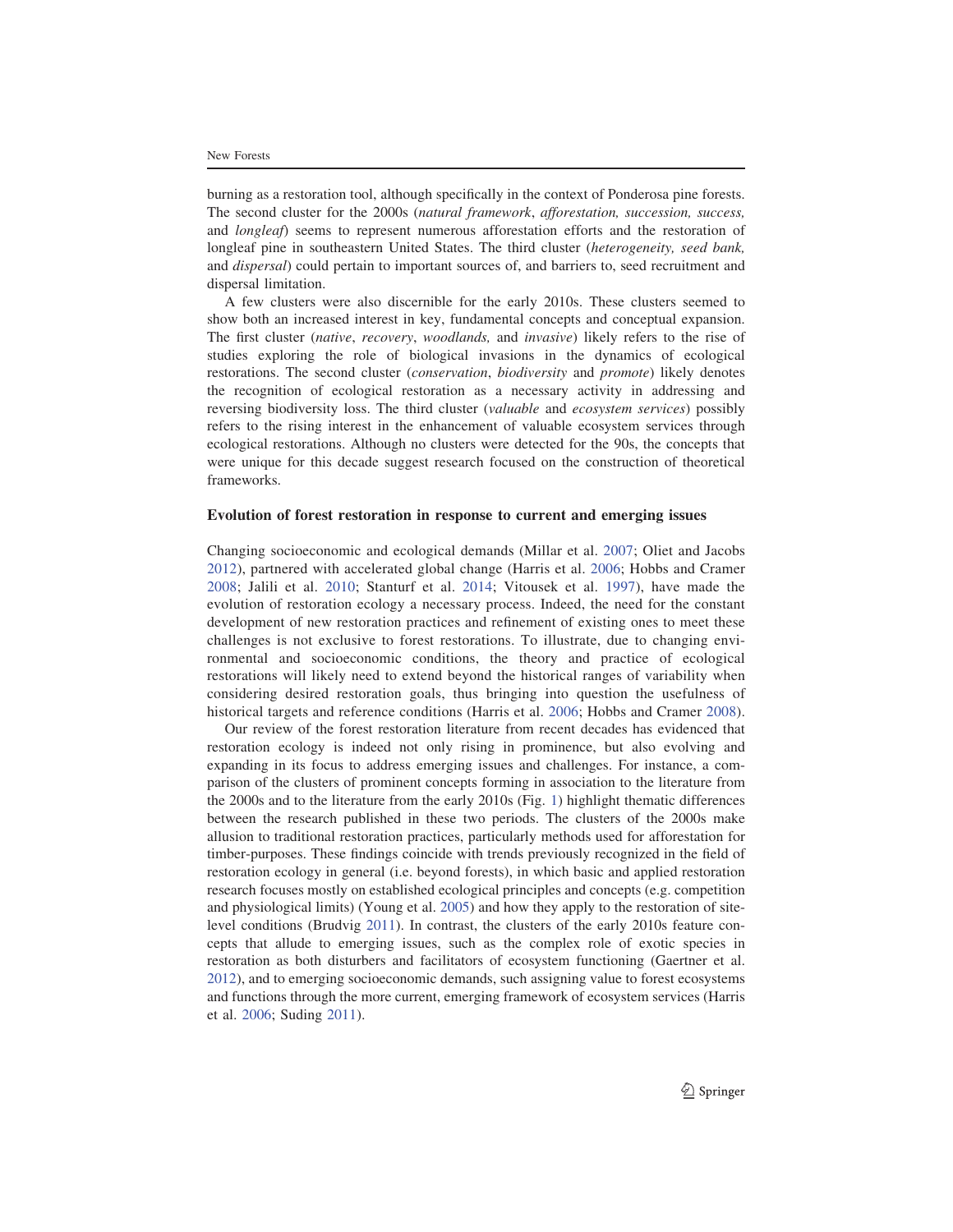## Cyclic development of forest restoration

This evolution of the discipline appears to follow a model of iterative and incremental growth, similar to the models of incremental development often described and used in fields such as software engineering (Larman and Basili 2003) and business (Gomory and Schmitt 1988). This pattern of growth of restoration ecology has been previously described as a ''dynamic feedback loop'' (van Andel and Aronson 2012). Here, we refer to this pattern as ''cyclical development.''

In cyclic development, a theoretical framework or scientific field (in our case restoration ecology) starts with the stage of conceptualization, in which the theoretical groundwork necessary for building the framework is laid, concepts are defined, and central hypotheses and guiding goals are identified. This stage is then followed by a period of implementation, in which the framework is applied and tested through active projects and experiments. The insights obtained from the implementation period lead to the last stage, expansion, in which the framework is refined and expanded to include new ideas, variables and perspectives not previously considered. The expanded version of the framework then re-enters the cycle. Through cyclic development, a theoretical framework or scientific field advances in an iterative, incremental manner based on both conceptual and applied feedback.

The literature analyzed provides evidence of cyclic development of restoration ecology in the context of forestry science. Our results suggest that the literature from the 90s reflects a period of conceptualization or definition of theoretical frameworks, the 2000s documents the ensuing implementation, while the early 2010s demonstrates a phase of expansion. First, a large proportion of the concepts found to be unique to each decade were indicative of individual stages of cyclical development (Table 5). More than 60 % of the concepts that were unique to the 90s seem to pertain to theory and the definition of objectives and goals (e.g., *goals, concept, knowledge)*, more than 75  $\%$  of the concepts unique to the 2000s appeared to be referring to the implementation of active restoration projects and programs (e.g. programs, tool, enhance), and more than 70 % of the concepts unique to the early 2010s seem to address emerging perspectives, ideas, or variables in restoration (e.g., tropical, exotic).

Second, the concept map of the literature shows that the concepts from the early 2010s are considerably more associated (i.e. are close to each other in the map) with those from the 90s than the 2000s. This pattern suggests that the focus of the literature from the 90s resembles more closely that from the early 2010s.

Third, the temporal trends exhibited by a major proportion of concepts for both their frequency and their association strength is V-shaped, suggesting that the occurrence of these concepts were more similar for the 90s and early 2010s, than the 2000s (Tables 3 and 4). Therefore, the field seems to be revisiting these concepts. However, one must keep in mind that the stages of cyclic development are likely to be more fluid and not constrained to any one of the decades used to qualify time in our investigation. It is therefore more important to note the progression of change than to constrain it to any specific time period.

The cyclical development of the field further evidences the progressive evolution of forest restoration. It suggests that established principles and topics in the conceptualization phase (1990s) are not simply forgotten, but revisited and possibly reconsidered in the expansion phase (early 2010s) under fresh perspectives generated from new knowledge obtained from the implementation phase (2000s). For example, the concept biodiversity, which displayed a V-shape trend in the frequency with which it was discussed in the literature (i.e. decrease followed by increase), has been among the most commonly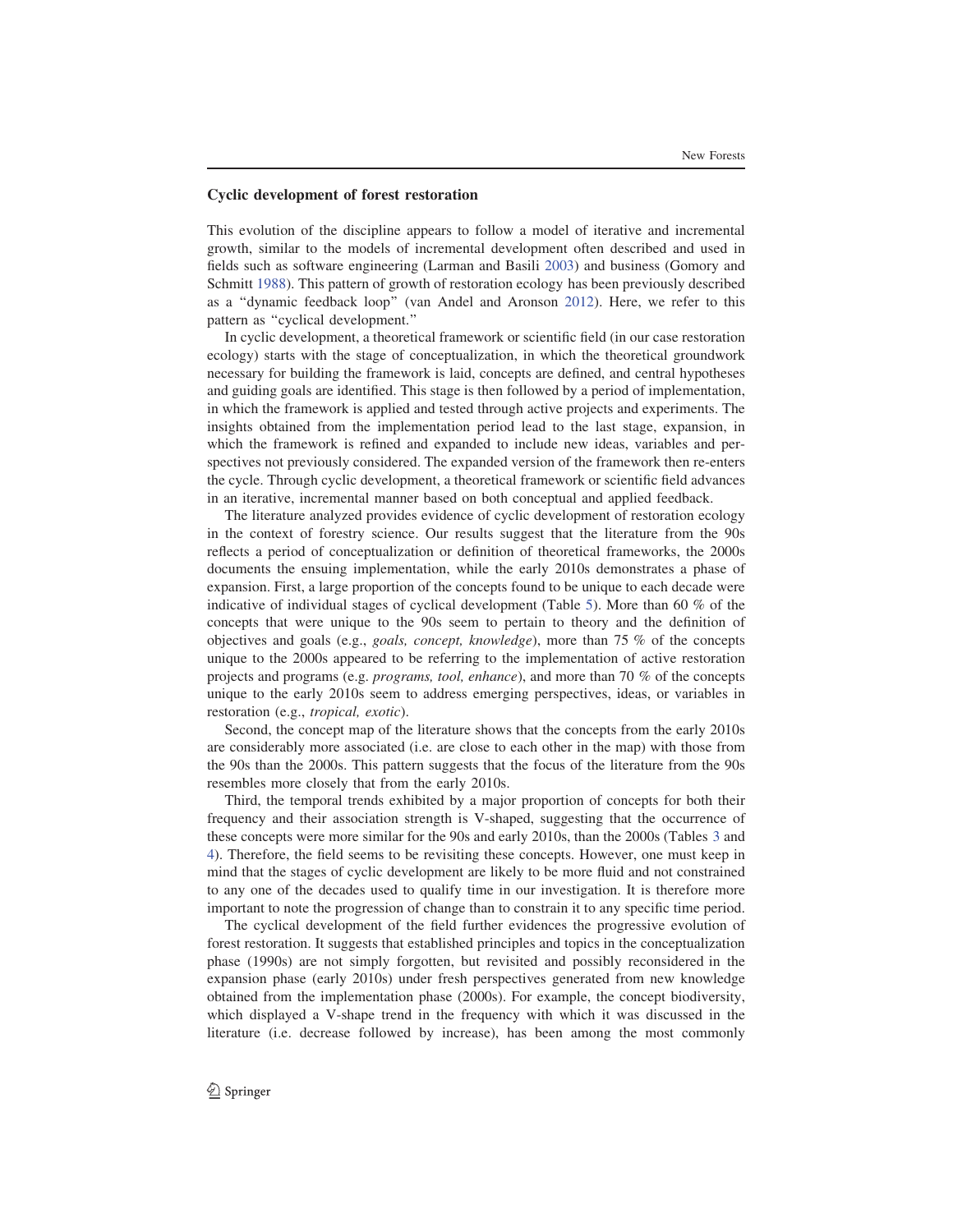evaluated outcomes of restoration efforts (Ruiz-Jaen and Mitchell Aide 2005). In the past decades, restoration ecology has greatly focused on the effects of restoring site-level factors on biodiversity (Brudvig 2011). However, the considerable increase in the use of this concept in the literature in the most recent decade (early 2010s) might imply that the influence of other factors on biodiversity are now being explored further or are garnering more interest from researchers. Landscape-level factors (landscapes also displayed a V-shaped trend in both frequency and association strength) and factors related to historical contingency (Brudvig 2011; Menz et al. 2013; Stanturf et al. 2014) could be two such likely factors.

### Future directions

The concepts that were found to be prominent in the current decade (2010–2014) highlight the emerging ideas and perspectives in forest restoration, and therefore may offer some insight into the directions in which research in this field is expanding. Concepts such as exotic and regimes likely reflect the increasing focus of restoration research on the roles of invasive species and fire, as well as other disturbance regimes, have on restoration outcomes (Long 2009; Young et al. 2005). Another area that our findings suggest to be more frequently explored is the restoration of degraded tropical forests and the use of intensive planting to facilitate these efforts, as evidenced by the emergence of tropical and planting as prominent concepts in the last decade. Finally, the appearance of the concepts succession and successional suggest that, while these foundational ecological concepts have been historically important in restoration, their utility in the context of forest restorations are being revisited (Young et al. 2001) and various evolving models of succession are being tested (Young et al. 2005).

On the other hand, the absence in our results of other important concepts alluding to emerging topics and issues, such as global climate change, genetic considerations, metapopulation dynamics, ecosystem-based management, landscape-level factors, multiscale ecosystem processes, socioeconomic considerations and extreme habitat vegetation restoration, indicates that these topics remain underexplored. These potentially important research gaps have been previously noted in the restoration ecology literature (Bell and Hobbs 2007; Ciccarese et al. 2012; DellaSala et al. 2003; Montoya et al. 2012; Padilla and Pugnaire 2006; Pausas et al. 2004; Prach and Pyšek 2001; Stanturf et al. 2014; Suding 2011; Young et al. 2005). The absence of these concepts suggests a need for further research addressing these and similar concepts within the context of forest restoration.

While many meaningful inferences have been made from our review, it is important to note that our study focused only on forestry journals. Forest restoration research is also published extensively in other journals, including journals specifically focusing on the field of restoration ecology itself (e.g. Ecological Management and Restoration, Ecological Restoration, and Restoration Ecology). Including papers from these restoration ecology journals in future reviews could potentially lead to new insights or help to further clarify the patterns revealed by this review. In addition, our investigation only analyzed text from article abstracts, and not from the entire research articles. While a study performed using entire research articles may provide a more complete understanding, we argue that abstracts should contain the most salient information from each reviewed article, and therefore expanding an investigation beyond article abstracts would not likely change our major conclusions.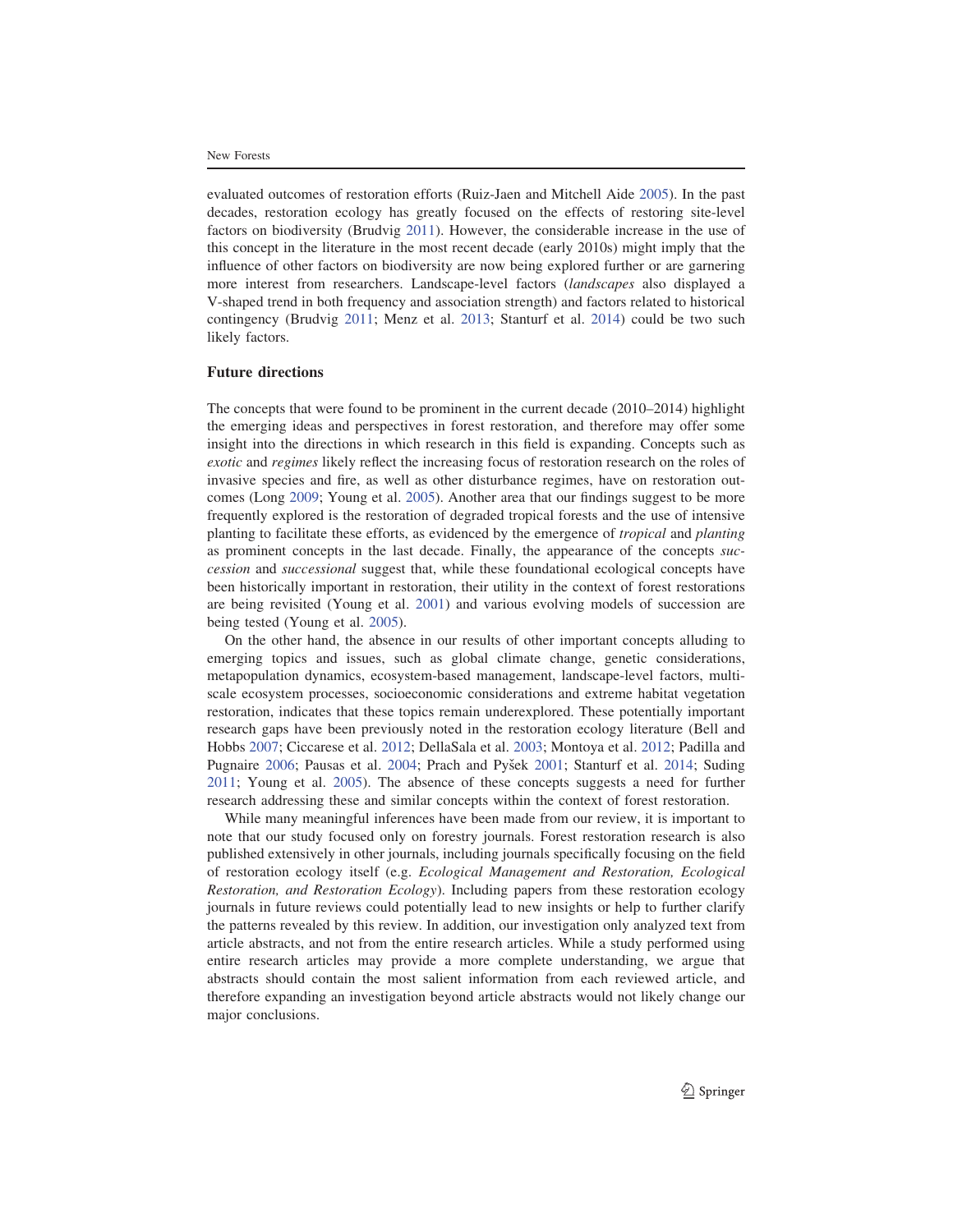## Concluding remarks

Our ''big literature'' review clearly shows that the study of restoration ecology within the context of forestry science is not only growing in importance, but is also expanding in focus to adapt to the new challenges and demands emerging in an increasingly changing world. Restoration ecology is a relatively young science, but has experienced great growth in the past decades in both the fields of forestry science and ecology as a whole. Additionally, our comparison of the literature from recent decades revealed shifts in the focus of research, suggesting an expansion of the field to explore established concepts and remaining issues from new perspectives, as well as undertake new concepts and emerging issues. Finally, our study revealed a cyclic pattern in the evolution of the field. An understanding of this cyclic development allows for the prioritization of research efforts. At this moment, restoration ecology in the context of forest science appears to be going through the stage of expansion, marking an ideal time for the exploration of new ideas, concepts and perspectives. As it continues to grow, the field of restoration ecology, both in general and in the specific context of forests, has the potential to provide unique contributions to the research, conservation, and management of forest ecosystems.

Acknowledgments This research was supported by the NSF Macrosystems Biology Program Grant No. 1241932. Special thanks to two anonymous reviewers and Dr. Douglass Jacobs, whose comments greatly helped improved this paper.

# References

- Alexa M, Zuell C (2000) Text analysis software: commonalities, differences and limitations: the results of a review. Qual Quant 34:299–321. doi:10.1023/A:1004740203542
- Bell DT, Hobbs RJ (2007) Jarrah forest ecosystem restoration: a foreword. Restor Ecol 15:S1–S2
- Benayas JMR, Newton AC, Diaz A, Bullock JM (2009) Enhancement of biodiversity and ecosystem services by ecological restoration: a meta-analysis. Science 325:1121–1124
- Bradshaw AD (1987) Restoration: the acid test for ecology. In: Jordan WR, Gilpin ME, Aber JD (eds) Restoration ecology: a synthetic approach to ecological research. Cambridge University Press, Cambridge, pp 23–29
- Brudvig LA (2011) The restoration of biodiversity: where has research been and where does it need to go? Am J Bot 98:549–558
- Bullock JM, Aronson J, Newton AC, Pywell RF, Rey-Benayas JM (2011) Restoration of ecosystem services and biodiversity: conflicts and opportunities. Trends Ecol Evol 26:541–549
- Caravaca F, Barea JM, Palenzuela J, Figueroa D, Alguacil MM, Rolda´n A (2003) Establishment of shrub species in a degraded semiarid site after inoculation with native or allochthonous arbuscular mycorrhizal fungi. Appl Soil Ecol 22:103–111. doi:10.1016/S0929-1393(02)00136-1
- Ciccarese L, Mattsson A, Pettenella D (2012) Ecosystem services from forest restoration: thinking ahead. New For 43:543–560. doi:10.1007/s11056-012-9350-8
- Dalgleish HJ, Swihart RK (2012) American chestnut past and future: implications of restoration for resource pulses and consumer populations of eastern U.S. forests. Restor Ecol 20:490–497. doi:10.1111/j.1526- 100X.2011.00795.x
- Davis MA, Slobodkin LB (2004) The science and values of restoration ecology. Restor Ecol 12:1–3
- DellaSala D et al (2003) A citizen's call for ecological forest restoration: forest restoration principles and criteria. Ecol Restor 21:15
- Dosskey MG, Bentrup G, Schoeneberger M (2012) A role for agroforestry in forest restoration in the Lower Mississippi alluvial valley. J For 110:48–55. doi:10.5849/jof.10-061
- Fearnside PM (2005) Deforestation in Brazilian Amazonia: history, rates, and consequences. Conserv Biol 19:680–688. doi:10.1111/j.1523-1739.2005.00697.x
- Foley JA et al (2007) Amazonia revealed: forest degradation and loss of ecosystem goods and services in the Amazon Basin. Front Ecol Environ 5:25–32. doi:10.1890/1540-9295(2007)5[25:ARFDAL]2.0.CO;2

<sup>2</sup> Springer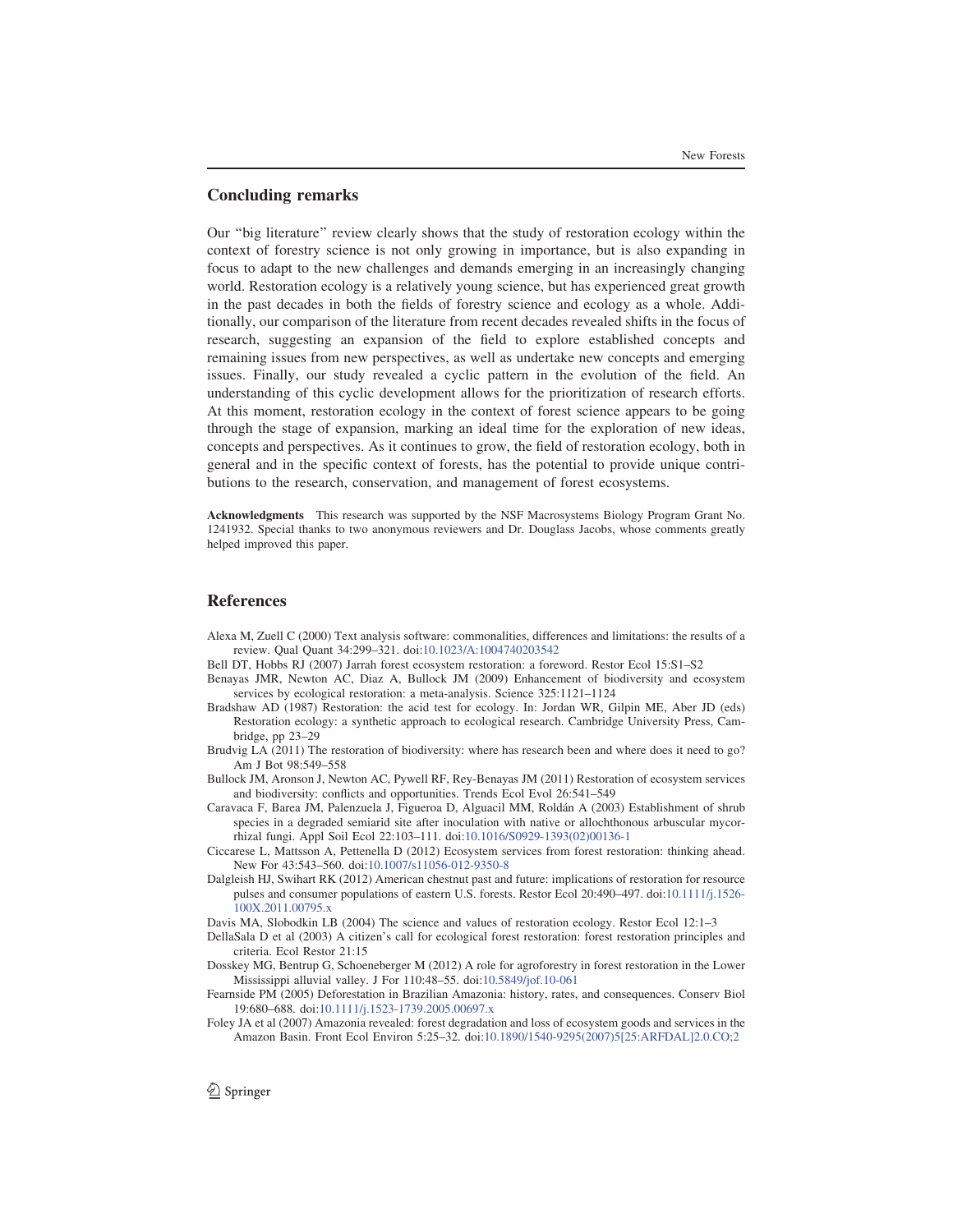- Fulé PZ, Crouse JE, Roccaforte JP, Kalies EL (2012) Do thinning and/or burning treatments in western USA ponderosa or Jeffrey pine-dominated forests help restore natural fire behavior? For Ecol Manage 269:68–81. doi:10.1016/j.foreco.2011.12.025
- Gaertner M, Holmes PM, Richardson DM (2012) Biological invasions, resilience and restoration. In: Van Andel J, Aronson J (eds) Restoration ecology: the new frontier, 2nd edn. Blackwell Publishing Ltd., Oxford, pp 265–280

Galatowitsch SM (2012) Ecological restoration. Sinauer Associates, Inc., Sunderland, MA

Gomory RE, Schmitt RW (1988) Science and product. Science 240:1131–1204

- Grech MR, Horberry T, Smith A (2002) Human error in maritime operations: analyses of accident reports using the Leximancer tool. Proc Hum Fact Ergon Soc Annu Meet 46:1718–1721
- Harris JA, Hobbs RJ, Higgs E, Aronson J (2006) Ecological restoration and global climate change. Restor Ecol 14:170–176
- Hobbs RJ, Cramer VA (2008) Restoration ecology: interventionist approaches for restoring and maintaining ecosystem function in the face of rapid environmental change. Annu Rev Environ Resour 33:39–61
- Jalili A et al (2010) Climate change, unpredictable cold waves and possible brakes on plant migration. Global Ecol Biogeogr 19:642–648
- Kalies EL, Chambers CL, Covington WW (2010) Wildlife responses to thinning and burning treatments in southwestern conifer forests: a meta-analysis. For Ecol Manage 259:333–342. doi:10.1016/j.foreco. 2009.10.024
- Krippendorff K (2012) Content analysis: an introduction to its methodology. Sage Publications, Thousand Oaks, CA
- Lamb D, Erskine PD, Parrotta JA (2005) Restoration of degraded tropical forest landscapes. Science 310:1628–1632

Larman C, Basili VR (2003) Iterative and incremental development: a brief history. Computer 36:47–56

- Long JN (2009) Emulating natural disturbance regimes as a basis for forest management: a North American view. For Ecol Manage 257:1868–1873
- MacCleery D (2008) Re-inventing the United States forest service: evolution from custodial management, to production forestry, to ecosystem management. In: Durst P, Brown C, Broadhead J, Suzuki R, Leslie R, Inoguchi A (eds) Reinventing forestry agencies: experiences of institutional restructuring in Asia and the Pacific. RAP Publication (FAO), Bangkok, pp 45–77
- Maron M et al (2012) Faustian bargains? Restoration realities in the context of biodiversity offset policies. Biol Conserv 155:141–148
- Menz MHM, Dixon KW, Hobbs RJ (2013) Hurdles and opportunities for landscape-scale restoration. Science 339:526–527
- Millar CI, Stephenson NL, Stephens SL (2007) Climate change and forests of the future: managing in the face of uncertainty. Ecol Appl 17:2145–2151
- Montoya D, Rogers L, Memmott J (2012) Emerging perspectives in the restoration of biodiversity-based ecosystem services. Trends Ecol Evol 27:666–672
- Oliet J, Jacobs D (2012) Restoring forests: advances in techniques and theory. New For 43:535–541. doi:10. 1007/s11056-012-9354-4
- Padilla FM, Pugnaire FI (2006) The role of nurse plants in the restoration of degraded environments. Front Ecol Environ 4:196–202. doi:10.1890/1540-9295(2006)004[0196:TRONPI]2.0.CO;2

Palmer MA, Ambrose RF, Poff NL (1997) Ecological theory and community restoration ecology. Restor Ecol 5:291–300. doi:10.1046/j.1526-100X.1997.00543.x

Parrotta JA, Knowles OH (1999) Restoration of tropical moist forests on bauxite-mined lands in the Brazilian Amazon. Restor Ecol 7:103–116. doi:10.1046/j.1526-100X.1999.72001.x

- Pausas J et al (2004) Pines and oaks in the restoration of Mediterranean landscapes of Spain: new perspectives for an old practice—a review. Plant Ecol 171:209–220. doi:10.1023/B:VEGE.0000029381. 63336.20
- Penn-Edwards S (2010) Computer aided phenomenography: the role of Leximancer computer software in phenomenographic investigation. Qual Rep 15:252–267
- Prach K, Pyšek P (2001) Using spontaneous succession for restoration of human-disturbed habitats: experience from Central Europe. Ecol Eng 17:55–62. doi:10.1016/S0925-8574(00)00132-4
- Pyke DA, Brooks ML, D'Antonio C (2010) Fire as a restoration tool: a decision framework for predicting the control or enhancement of plants using fire. Restor Ecol 18:274–284
- Roberts CW (2000) A conceptual framework for quantitative text analysis. Qual Quant 34:259–274
- Ruiz-Jaen MC, Mitchell Aide T (2005) Restoration success: how is it being measured? Restor Ecol 13:569–577
- SER (2004) The SER International Primer on Ecological Restoration